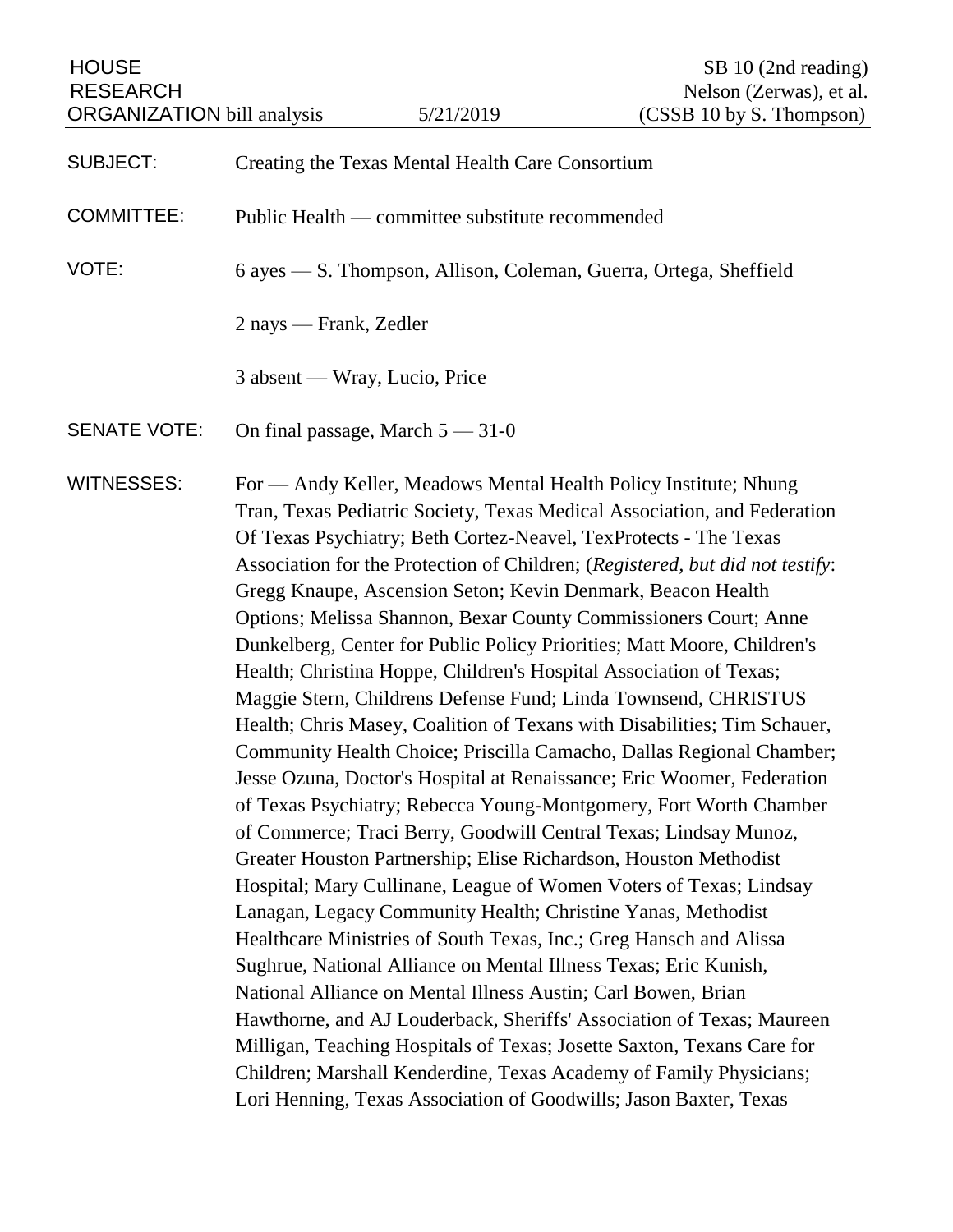Association of Health Plans; Andrew Homer, Texas CASA; Orlando Jones, Texas Children's Hospital; Lee Johnson, Texas Council of Community Centers; Douglas Smith, Texas Criminal Justice Coalition; Nora Belcher, Texas e-Health Alliance; Carrie Kroll, Texas Hospital Association; Michelle Romero, Texas Medical Association; Kyle Ward, Texas PTA; Piper Nelson, The SAFE Alliance; Richard Perez, The San Antonio Chamber of Commerce; Jennifer Allmon, The Texas Catholic Conference of Bishops; Aryn James, Travis County Commissioners Court; Michelle Wittenburg, Upbring)

Against — Lee Spiller, Citizens Commission on Human Rights; Cindy Asmussen, Southern Baptists of Texas Convention; Alice Linahan; Ruth York; (*Registered, but did not testify*: Adam Cahn, Cahnman's Musings; Monica Ayres, Citizens Commission on Human Rights Texas; Ann Hettinger, Concerned Women for America; Beverly Roberts, Concerned Women for America of Texas; Fran Rhodes, NE Tarrant Tea Party; Judy Powell, Parent Guidance Center; Mark Ramsey, Republican Party of Texas, RPT Legislative Priorities Committee and State Platform Committee; Lindsey Fenton, We the Parents Coalition; and about 74 individuals)

On — David Lakey, The University of Texas System; (*Registered, but did not testify*: Sonja Gaines and Joy Kearney, Health and Human Services Commission; Rex Peebles, Texas Higher Education Coordinating Board)

DIGEST: CSSB 10 would establish the Texas Mental Health Care Consortium to facilitate access to mental health care services through telehealth and the child psychiatry access network and expand the mental health workforce through training and funding opportunities.

> **Consortium.** The bill would establish the Texas Mental Health Care Consortium to leverage the expertise and capacity of certain health-related institutions of higher education to address urgent mental health challenges and improve the state's mental health care system. The consortium would be administratively attached to the Texas Higher Education Coordinating Board (THECB) in order to receive and administer appropriations and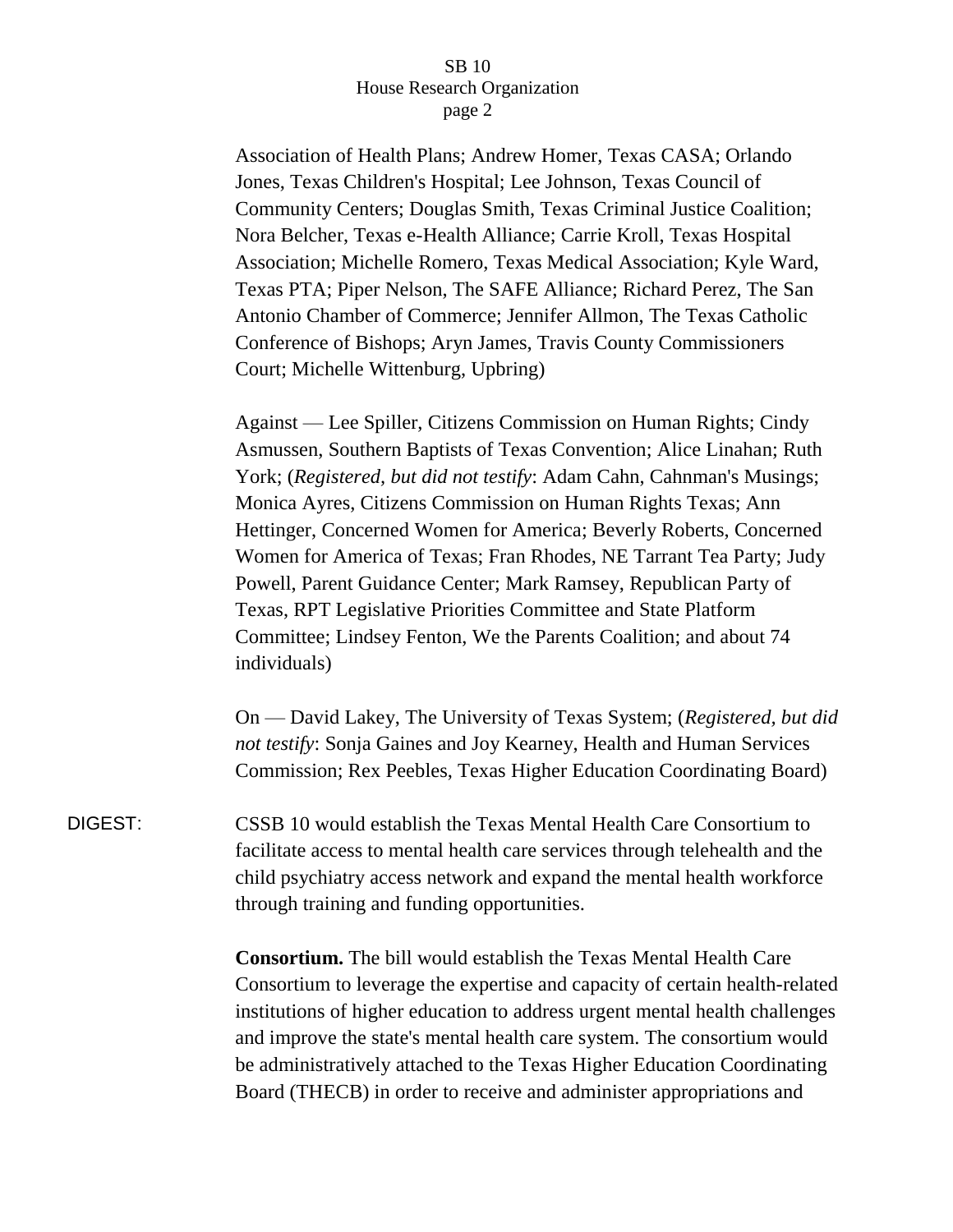other funds under the bill. THECB would not be responsible for providing to the consortium staff human resources, contract monitoring, purchasing, or any other administrative support services.

The consortium would be composed of certain health-related institutions of higher education, the Health and Human Services Commission (HHSC), three nonprofit organizations focusing on mental health care, and any other entity the consortium's executive committee deemed necessary. The health-related institutions would include:

- Baylor College of Medicine;
- the Texas A&M University System Health Science Center;
- Texas Tech University Health Sciences Center (TTUHSC) and TTUHSC at El Paso;
- University of North Texas Health Science Center at Fort Worth;
- the Dell Medical School at The University of Texas at Austin;
- the University of Texas M.D. Anderson Cancer Center, Medical Branch at Galveston, Rio Grande Valley School of Medicine, and Southwestern Medical Center; and
- the University of Texas Health Science Centers at Houston, San Antonio, and Tyler.

**Executive committee.** The consortium would be governed by an executive committee composed of:

- the chair of the academic psychiatry department at each of the consortium's health-related institutions or a licensed psychiatrist designated by the chair to serve in the chair's place;
- one HHSC representative with expertise in the delivery of mental health care services, appointed by the executive commissioner;
- one HHSC representative with expertise in mental health facilities, appointed by the executive commissioner;
- a representative of each nonprofit organization that was part of the consortium, designated by a majority of the consortium's members;
- a representative of a Texas hospital system, designated by a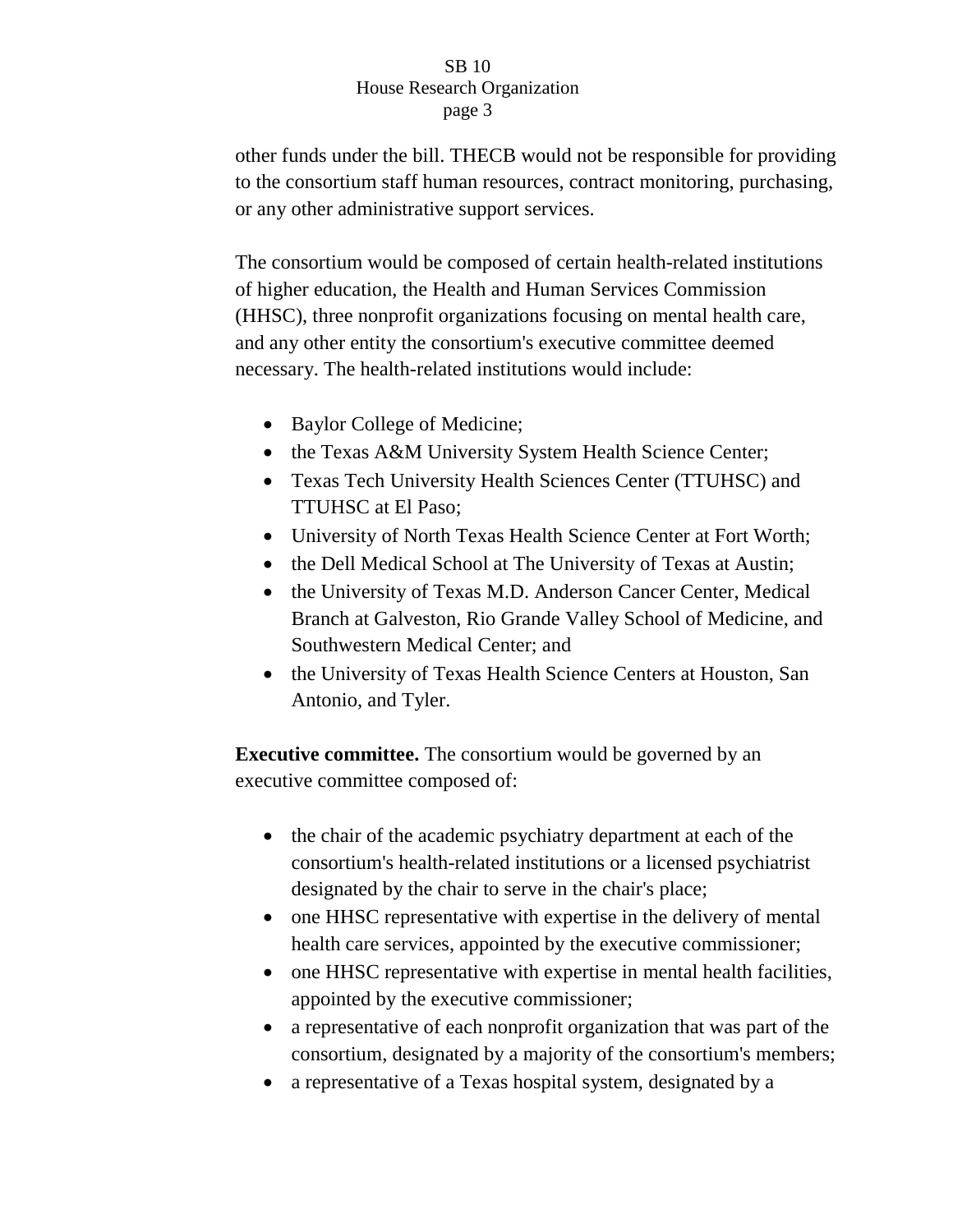majority of the academic psychiatry department chairs; and

 any other representative designated by the president of each healthrelated higher education institutions or by a majority of the academic psychiatry department chairs.

The executive committee would have to elect a presiding officer from among its membership. The consortium would have to designate a member of the executive committee to represent the consortium on the statewide behavioral health coordinating council.

*Duties.* The bill would require the executive committee to:

- coordinate the provision of funding to the health-related higher education institutions included in the consortium;
- establish procedures and policies for the administration of those funds;
- monitor funding and agreements entered into under the bill to ensure recipients of funding complied with the terms and conditions of the funding and agreements; and
- establish procedures to document compliance by executive committee members and staff with applicable laws governing conflicts of interest.

**Child psychiatry access network and telehealth programs.** CSSB 10 would require the consortium to establish a network of comprehensive child psychiatry access centers at health-related institutions of higher education that were part of the consortium. A center would have to provide consultation services and training opportunities for pediatricians and primary care providers operating in the center's geographic region to better care for youth with behavioral health needs. The bill would prohibit child psychiatry access centers from submitting an insurance claim or charging a health provider a fee for providing consultation services or training opportunities.

The consortium would have to establish or expand telemedicine or telehealth programs for identifying and assessing behavioral health needs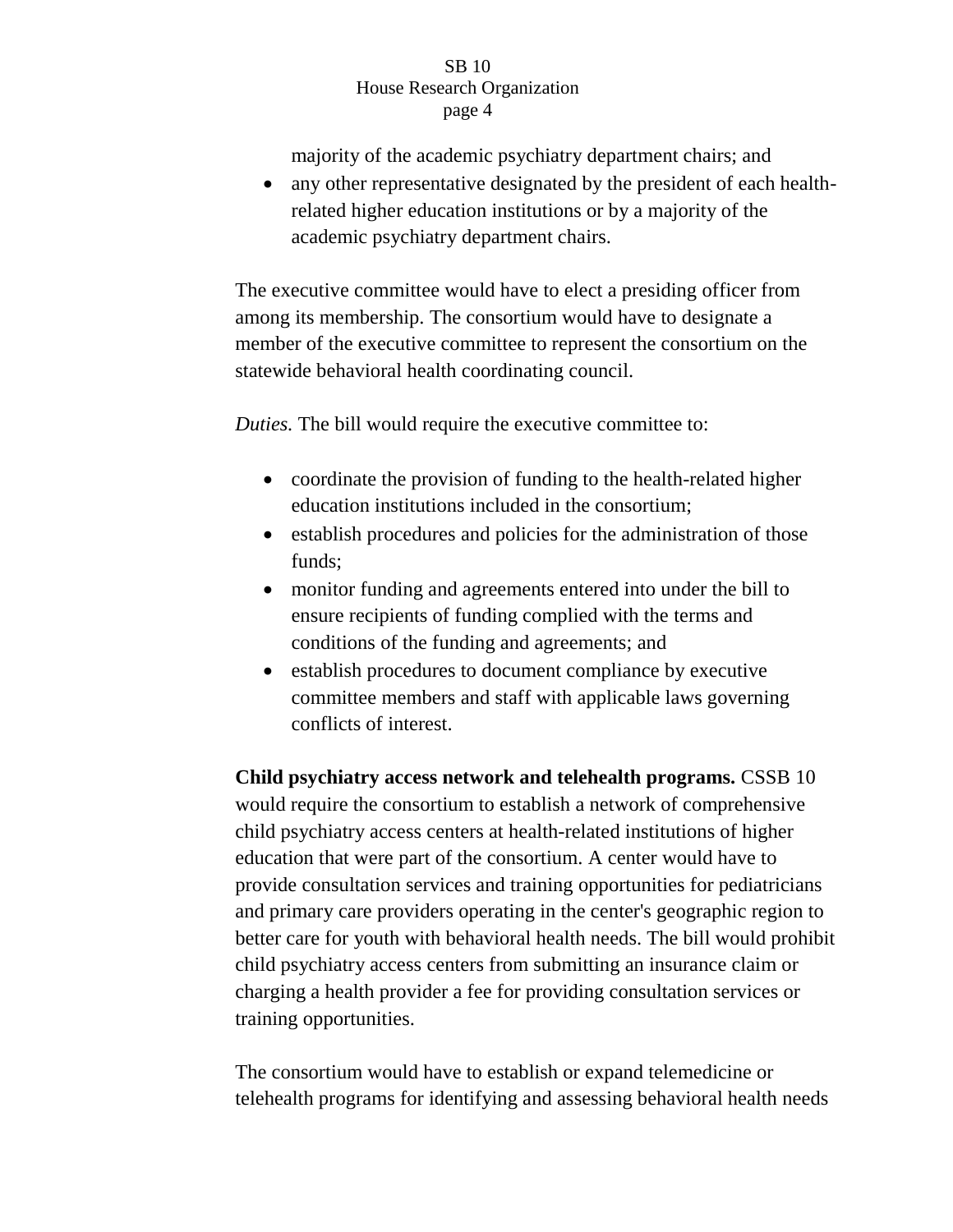and providing access to mental health care services. The consortium would have to implement this provision with a focus on the behavioral health needs of at-risk children and adolescents.

The consortium would have to leverage a hospital system's resources if the hospital system provided consultation services and training opportunities for certain pediatricians and primary care providers and had an existing telehealth program that provided access to mental health care services.

Health-related higher education institutions included in the consortium could enter into a memorandum of understanding with a community mental health provider, defined as entity providing mental health care services at a local level, to establish a child psychiatry access center or establish or expand a telehealth program.

The bill would specify that a person could provide mental health care services to a child younger than 18 years old through a child psychiatry access center or telehealth program established under the bill only if the person obtained written parental or guardian consent. The bill's consent requirements would not apply to certain services provided by a school counselor.

**Mental health workforce.** Under the bill, the consortium's executive committee could provide funding to a health-related institution of higher education for:

- one full-time psychiatrist who treated adults or one full-time psychiatrist who treated children and adolescents to serve as academic medical director at a facility operated by a community mental health provider; and
- two new resident rotation positions.

An academic medical director funded under the bill would have to collaborate and coordinate with a community mental health provider to expand the amount and availability of mental health care resources by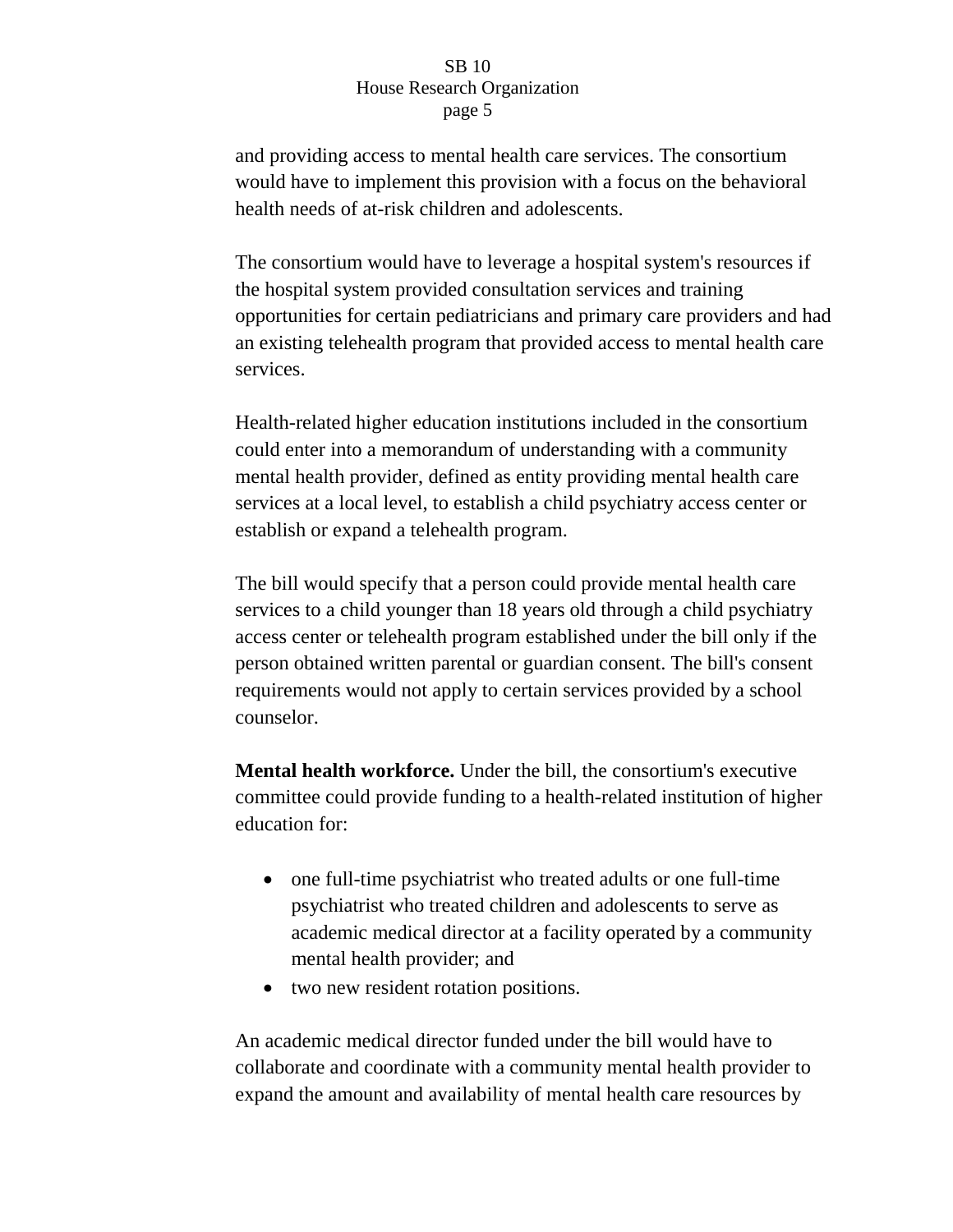developing training opportunities for residents and supervising residents at a facility operated by the community mental health provider.

The executive committee also could provide funding to health-related institutions of higher education for the purpose of funding physician fellowship positions that would lead to a medical specialty in the diagnosis and treatment of psychiatric and associated behavioral health issues affecting children and adolescents. This funding would have to be used to increase the number of fellowship positions at the institution and could not be used to replace the institution's existing funding.

**Report.** By December 1 of each even-numbered year, the consortium would be required to prepare and submit a written report to the governor, lieutenant governor, House speaker, and the standing legislative committee of each chamber with primary jurisdiction over behavioral health issues. The consortium also would have to post the report on its website.

The report would have to outline:

- the consortium's activities and objectives;
- the health-related institutions of higher education that received funding by the executive committee; and
- any legislative recommendations based on the committee's activities and objectives.

**Other provisions.** The bill would require the Supreme Court of Texas and the Texas Court of Criminal Appeals, in collaboration with the consortium, to develop a training program to educate designated judges and their staff on mental health care resources available within their jurisdiction. The training program could be operated in conjunction with other training programs.

The consortium would be required to implement a provision of the bill only if the Legislature appropriated money specifically for that purpose. If no money was appropriated, the consortium could implement a provision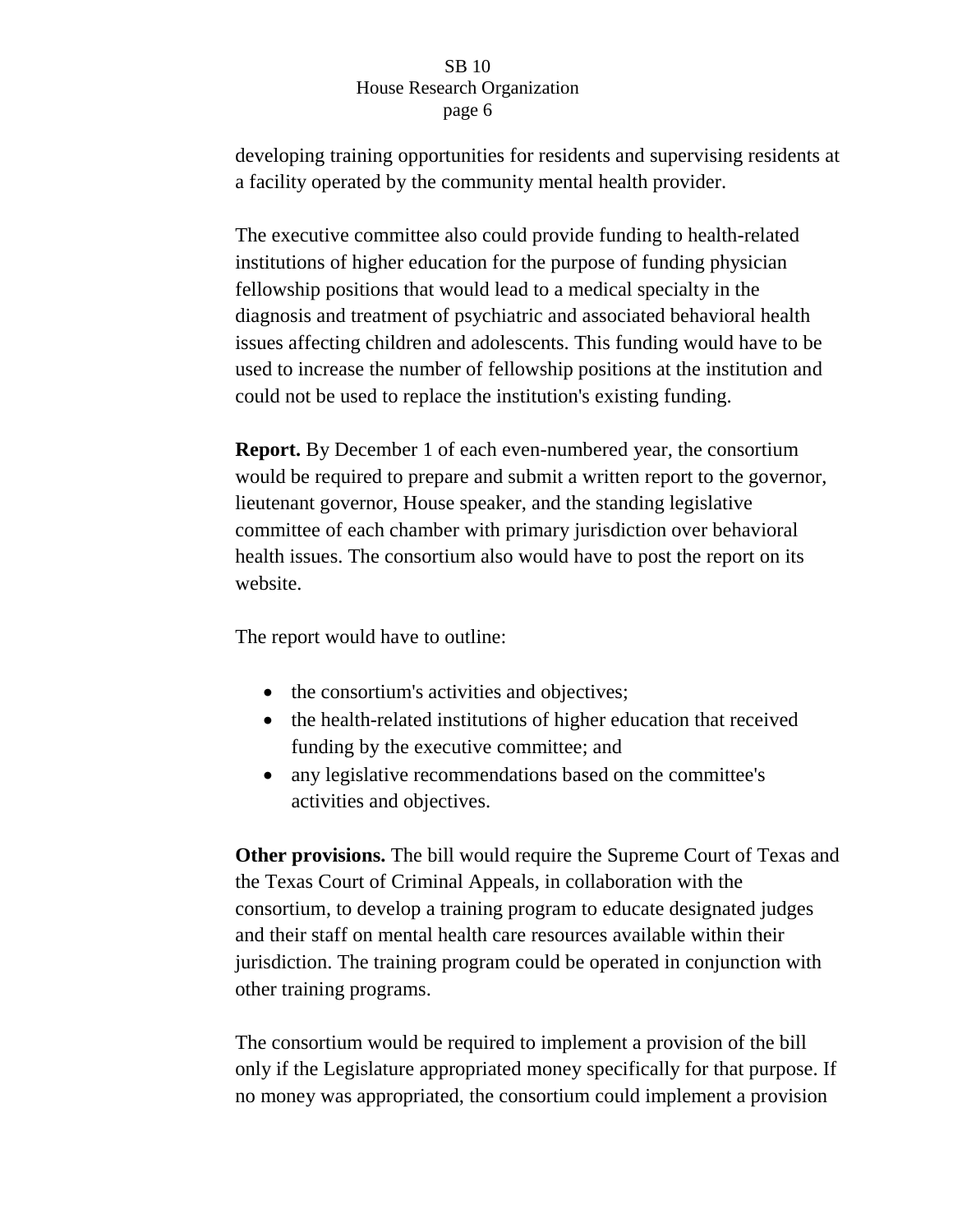of the bill but would not be required to do so.

As soon as practicable after the bill's effective date, the HHSC executive commissioner, THECB commissioner, and members of the consortium's executive committee would have to make their required appointments and designations.

The bill would take effect immediately if it received a two-thirds vote in each chamber. Otherwise, it would take effect September 1, 2019.

**SUPPORTERS** SAY: CSSB 10 would address gaps in the state's mental health system in rural and urban areas by creating a mental health care consortium of healthrelated institutions of higher education as well as a child psychiatry access network. Establishing these resources would increase access to mental health services, enhance collaboration among health-related institutions and providers, and increase residency positions and mental health training opportunities for certain health providers. The bill would mitigate the impact of serious conditions for youth by expanding early identification and intervention for behavioral health needs.

> The bill would address the state's mental health provider shortage by expanding telehealth programs, which could help identify children's mental health needs earlier. Identifying at-risk youth at a younger age could help decrease the use of medication, which is often a last resort for treatment, in the future and help prevent youth from becoming a danger to themselves or others. The bill would establish clear parental consent requirements before certain services could be provided to individuals younger than 18 years old.

The bill would enhance collaboration among health providers by creating the child psychiatry access network, enabling pediatricians and primary care physicians to efficiently consult with mental health experts on treatment options. Primary care physicians frequently are the first providers to detect mental health issues, but many are not comfortable providing that type of care. Providing consultations and training opportunities for health providers would ensure they were equipped to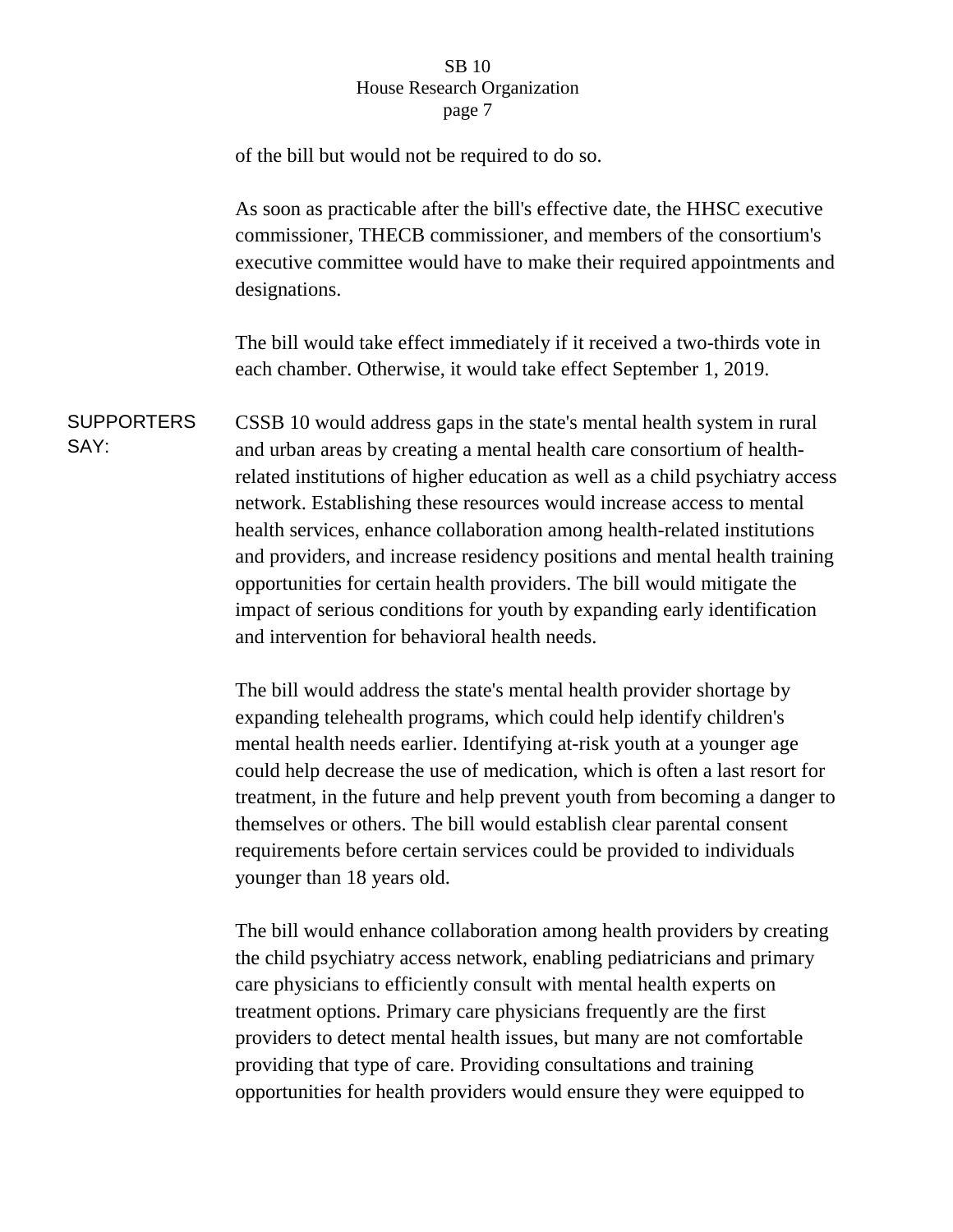|                                          | address children's urgent mental health care needs or make the appropriate<br>treatment referrals.                                                                                                                                                                                                                                                                                                                                                                                                                                                                                                                                                                                         |
|------------------------------------------|--------------------------------------------------------------------------------------------------------------------------------------------------------------------------------------------------------------------------------------------------------------------------------------------------------------------------------------------------------------------------------------------------------------------------------------------------------------------------------------------------------------------------------------------------------------------------------------------------------------------------------------------------------------------------------------------|
|                                          | By training judges and their staff on available mental health resources,<br>CSSB 10 could help reduce the number of young people with a mental<br>illness entering the criminal justice system and reduce recidivism rates.                                                                                                                                                                                                                                                                                                                                                                                                                                                                |
| <b>OPPONENTS</b><br>SAY:                 | CSSB 10 is unnecessary and could result in negative health outcomes for<br>youth with mental health issues. By establishing child psychiatry access<br>centers at health-related institutions of higher education, CSSB 10 could<br>create conflicts of interest and lead to increased use of psychotropic<br>medications for youth with mental health issues. The bill should include<br>informed consent requirements before mental health services are provided<br>to youth. Informed consent, rather than parental consent, is needed<br>because it would require a detailed explanation of assessments and the<br>risks and benefits of procedures before services could be provided. |
|                                          | The bill also would duplicate existing programs, like the TWITR Project<br>at the Texas Tech University Health Science Center, which conducts<br>mental health screenings of at-risk students. In addition, several medical<br>schools across the state already participate in a mental health consortium<br>that meets quarterly. Instead of appropriating funds for a new program, the<br>state could improve and expand existing efforts.                                                                                                                                                                                                                                               |
| <b>OTHER</b><br><b>OPPONENTS</b><br>SAY: | CSSB 10 would not address the root cause of youths' distress. Rather than<br>only providing funds for medical solutions to mental health issues, the<br>Legislature should examine external factors, like academic pressure and<br>cyber-bullying, that could influence a student's behavioral health.                                                                                                                                                                                                                                                                                                                                                                                     |
|                                          | The bill also should require the Texas Mental Health Care Consortium to<br>be subject to the Texas Open Meetings Act and Public Information Act.                                                                                                                                                                                                                                                                                                                                                                                                                                                                                                                                           |
| <b>NOTES:</b>                            | According to the Legislative Budget Board, there would be some fiscal<br>impact to the state depending on the amount of funding distributed by the<br>Texas Mental Health Care Consortium's executive committee to health-<br>related institutions of higher education for expanding the mental health                                                                                                                                                                                                                                                                                                                                                                                     |